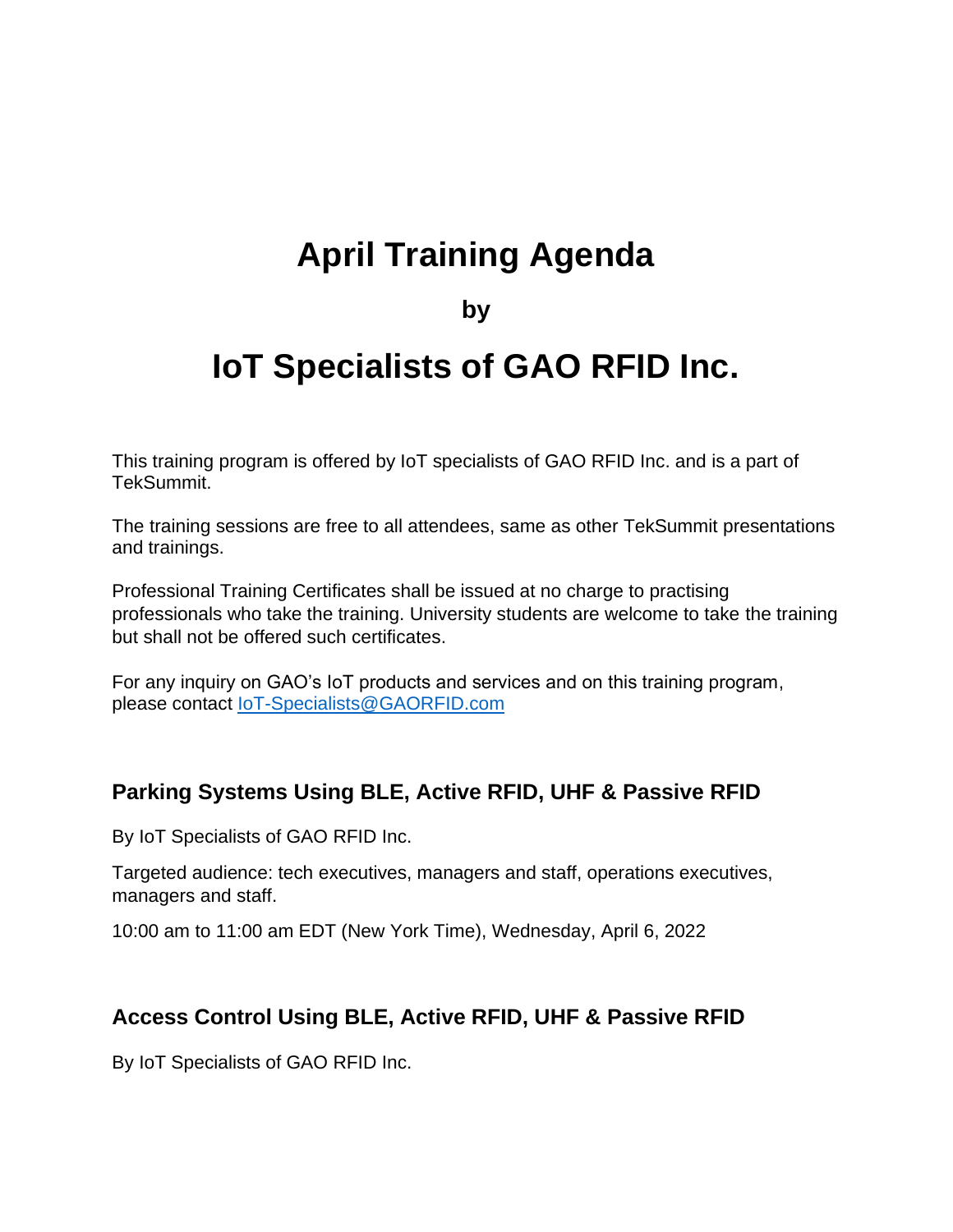Targeted audience: tech executives, managers and staff, operations executives, managers and staff.

10:00 am to 11:00 am EDT (New York Time), Thursday, April 7, 2022

## **Personnel Tracking Using BLE, Active RFID, UHF & Passive RFID**

By IoT Specialists of GAO RFID Inc.

Targeted audience: tech executives, managers and staff, operations executives, managers and staff.

10:00 am to 11:00 am EDT (New York Time), Monday, April 11, 2022

#### **BLE for Asset & Personnel Tracking in Healthcare**

By IoT Specialists of GAO RFID Inc.

Targeted audience: tech executives, managers and staff, operations executives, managers and staff.

10:00 am to 11:00 am EDT (New York Time), Tuesday, April 12, 2022

#### **BLE for Asset & Personnel Tracking in Automotive**

By IoT Specialists of GAO RFID Inc.

Targeted audience: tech executives, managers and staff, operations executives, managers and staff.

10:00 am to 11:00 am EDT (New York Time), Wednesday, April 13, 2022

#### **Asset Tracking Using BLE, Active RFID, UHF & Passive RFID**

By IoT Specialists of GAO RFID Inc.

Targeted audience: tech executives, managers and staff, operations executives, managers and staff.

10:00 am to 11:00 am EDT (New York Time), Thursday, April 14, 2022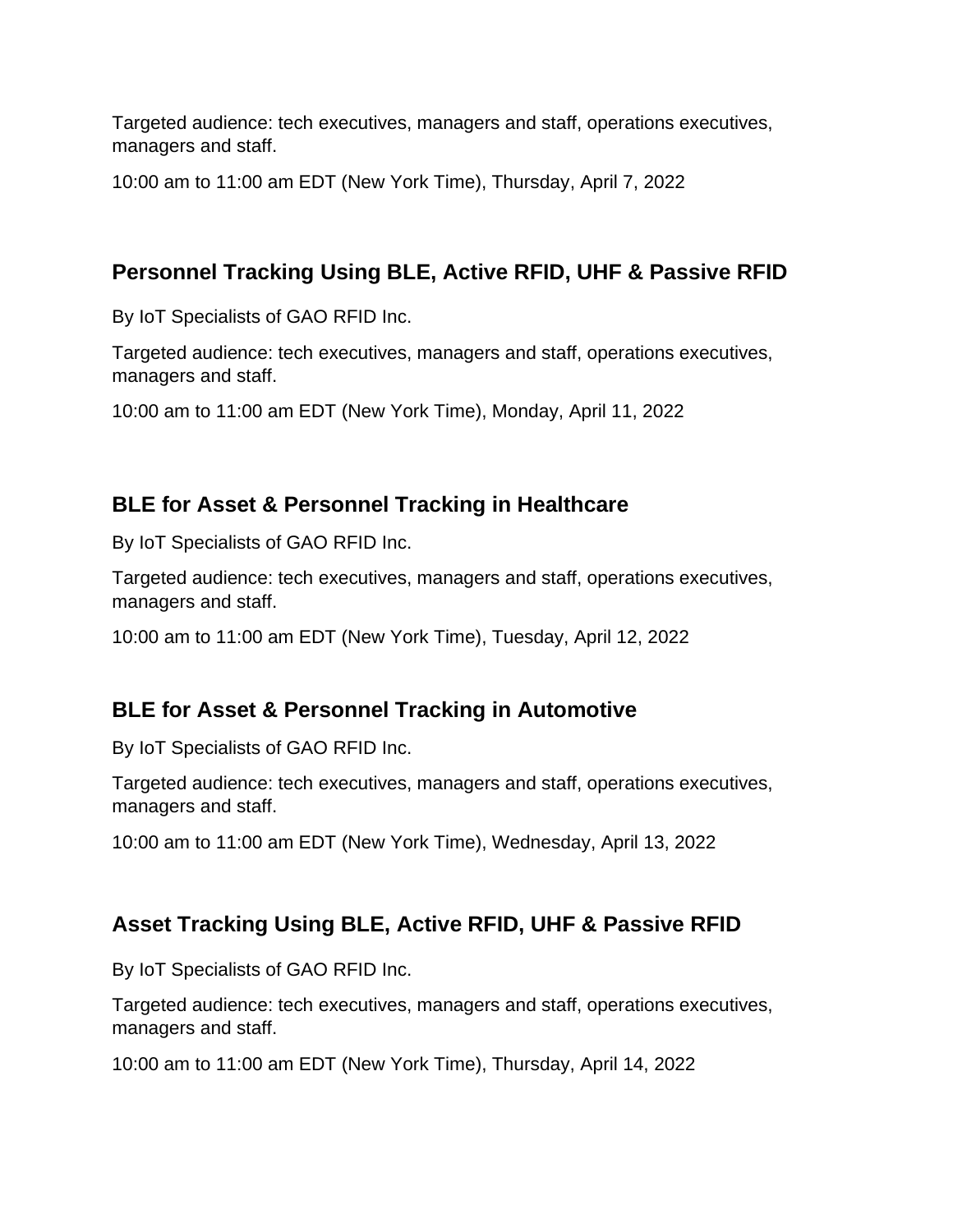#### **BLE for Asset & People Tracking in Oil & Gas Industry**

By IoT Specialists of GAO RFID Inc.

Targeted Attendees: tech executives, managers and staff, operations executives, managers and staff.

10:00 am to 11:00 am EDT (New York Time), Friday, April 15, 2022

## **Inventory Management Using BLE, Active RFID, UHF & Passive RFID**

By IoT Specialists of GAO RFID Inc.

Targeted audience: tech executives, managers and staff, operations executives, managers and staff.

10:00 am to 11:00 am EDT (New York Time), Monday, April 18, 2022

### **BLE for Asset & Personnel Tracking in Food Manufacturing**

By IoT Specialists of GAO RFID Inc.

Targeted audience: tech executives, managers and staff, operations executives, managers and staff.

10:00 am to 11:00 am EDT (New York Time), Tuesday, April 19, 2022

## **BLE for Asset & People Tracking in Road Construction**

By IoT Specialists of GAO RFID Inc.

Targeted audience: tech executives, managers and staff, operations executives, managers and staff.

10:00 am to 11:00 am EDT (New York Time), Wednesday, April 20, 2022

### **Pet & Livestock Tracking Using BLE, Active RFID, UHF & Passive RFID**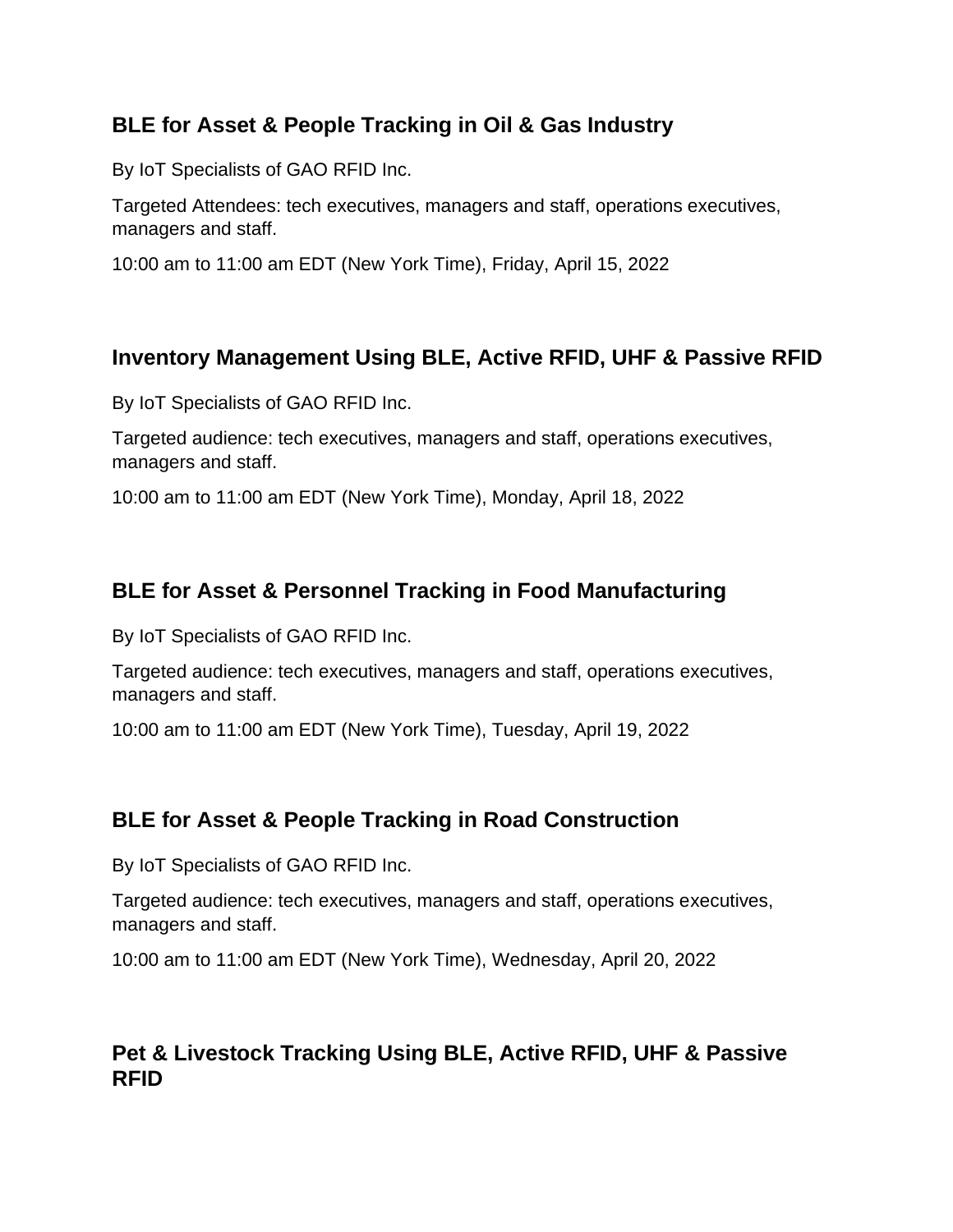By IoT Specialists of GAO RFID Inc.

Targeted audience: tech executives, managers and staff, operations executives, managers and staff.

10:00 am to 11:00 am EDT (New York Time), Thursday, April 21, 2022

## **BLE for Car Rental & Car Sharing**

By IoT Specialists of GAO RFID Inc.

Targeted audience: tech executives, managers and staff, operations executives, managers and staff.

10:00 am to 11:00 am EDT (New York Time), Friday, April 22, 2022

## **Vehicle Tracking Using BLE, Active RFID, UHF & Passive RFID**

By IoT Specialists of GAO RFID Inc.

Targeted audience: tech executives, managers and staff, operations executives, managers and staff.

10:00 am to 11:00 am EDT (New York Time), Monday, April 25, 2022

#### **BLE for Mustering**

By IoT Specialists of GAO RFID Inc.

Targeted audience: tech executives, managers and staff, operations executives, managers and staff.

10:00 am to 11:00 am EDT (New York Time), Tuesday, April 26, 2022

## **BLE for Tool Tracking**

By IoT Specialists of GAO RFID Inc.

Targeted audience: tech executives, managers and staff, operations executives, managers and staff.